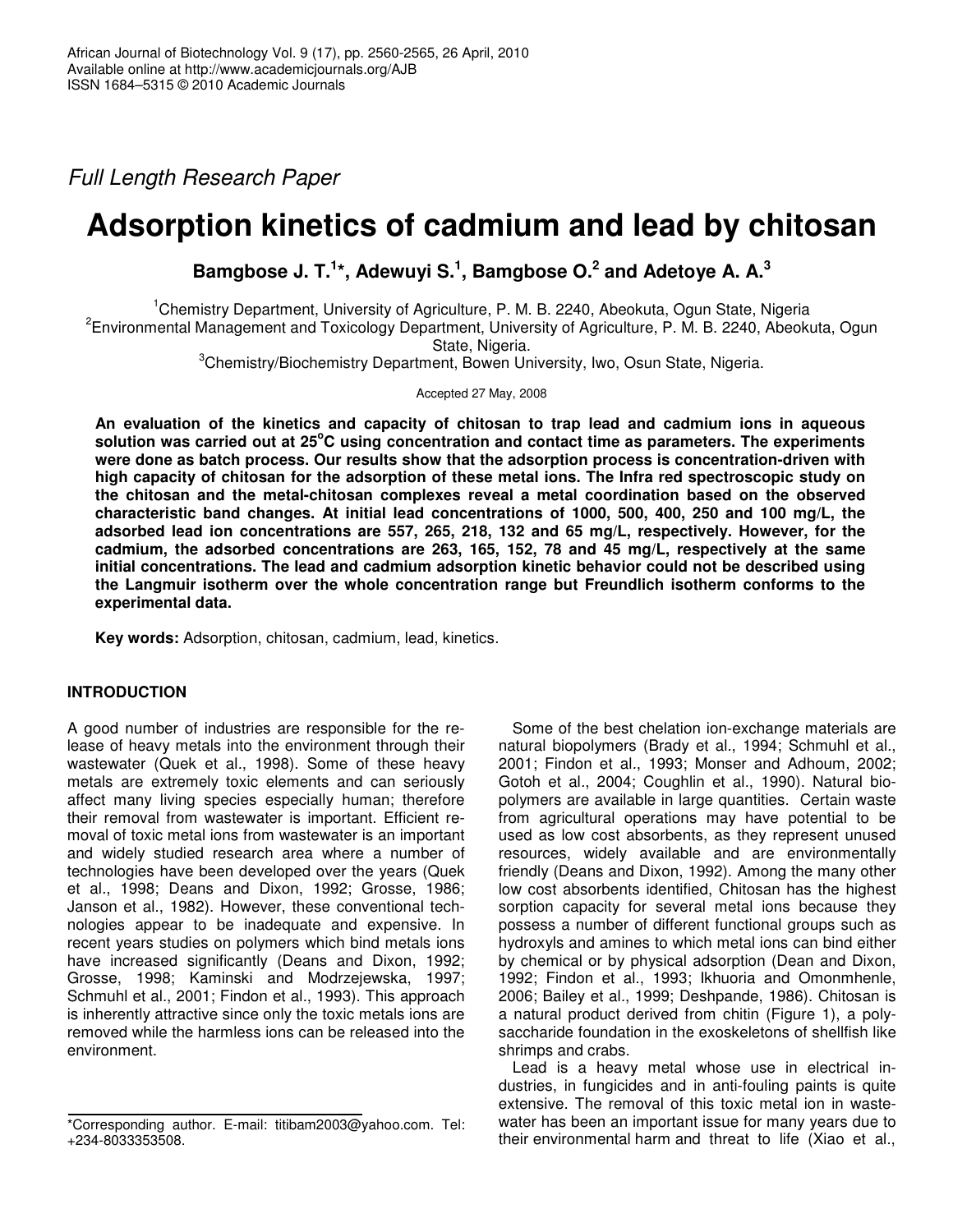

**Figure 1**: Chemical structures of chitin and chitosan

2006). The presence of cadmium ion in wastewater is also a problem. Cadmium is used extensively in phosphate fertilizer burning fuels, cement production, mining and metal processing operators (Jha et al., 1988).

Previous transport studies conducted suggested that metal ion is chelated with the  $NH<sub>2</sub>$  and OH groups in the chitosan chain (Findon et al*.,* 1993). Chui et al*.* (1996) confirms that the amino sugars of chitin and chitosan are the major effective binding sites for metal ions, forming stable complex by co-ordination. The nitrogen lone pair electrons in the amino and N-acetylamino groups can establish dative bonds with transition metal ions. Also, some hydroxyl groups in these biopolymers may function as donors; hence deprotonated hydroxyl groups can be involved in the co-ordination with metal ions (Kaminski and Modrzejewska, 1997; Chui et al*.,* 1996).

Report on the evaluation of heavy metal adsorption on chitosan is relatively scarce; more details are therefore required on the kinetics and thermodynamics of this adsorption process. This study presents the potential application of biopolymers to the problem of heavy metal pollution abatement by using chitosan to remove lead and cadmium metal ions from aqueous solution. A kinetic study was also carried out using concentration and stirring speed at pH 4.5 as parameters.

#### **MATERIALS AND METHODS**

Chitin (from crab shells) was obtained from Sabo model market in Lagos State, Nigeria. All other chemicals used were of analytical grade. The N-deacetylation method of Coughlin et al*.* (1990) was used with slight modification. The crab shells were ground in a wooden mortar and sieved particles in the size range 0.35 – 0.5 mm were first soaked in a 5% HCl solution for 1 h, at room temperature to remove calcium salts (demineralization). After rinsing with distilled water, the decalcified chitin was transferred to a 50% NaOH solution at 100°C, under constant stirring for 3 h. The sample was washed with deionised water, filtered and dried at 50°C for 24 h under vacuum. The chitosan samples were characterized using Fourier Transform Infra-red specrotrometer (Niconet Avator 330 by Thermoelectron Corporation).

### **Sorption of lead and cadmium metal ions on chitosan**

The adsorptions of the lead metal was carried out in a batch process at room temperature, 100 mg of chitosan was added to 25 ml of each solution. Kinetic and equilibrium sorption of  $Pb^{2+}$  and  $Cd^{2+}$ 

ions on chitosan was carried out at 25°C using various initial concentrations of the metal ions. The sorption of the metal ions was examined at time intervals under conditions of vigorous agitation. Contact time was varied between 2 to 12 h. The sorption kinetics was done at pH 4.5 according to the method of Schmuhl et al*.* (2001). Pb<sup>2+</sup> and Cd<sup>2+</sup> concentrations were analyzed using atomic absorption spectrophotometer.

## **RESULTS AND DISCUSSION**

#### **FT-IR analysis**

The spectra of chitosan, chitosan-Cd and chitosan-Pd polymeric complexes are shown in Figure 2. The band amide 1( $\sqrt{c}$ =0) around 1637 cm<sup>-1</sup> stretching frequency, characteristic of chitosan with acetylated units is present in all the spectra. However, in chitosan-metal complexes, a new band around 1625-1635  $cm^{-1}$  appears. These bands correspond to the bending in plane (scissoring) of N-H which also appear as a shoulder at around 1605 cm <sup>1</sup>. This observed red shift is due to interaction of chitosan with the metal ions. The broad bands in the region 3000- 3600 cm -1 could be attributed to the stretching of OH groups of the chitosan and overlapping stretching bands of NH. With the chitosan-metal complexes, the bands are unfolded and the stretching of O-H is observed between 3418 and 3450  $cm^{-1}$  while the stretching of N-H is observed between 3260 and 3266  $cm^{-1}$ .

In addition, a significant change is observed in the region from 1000 to 1200 cm<sup>-1</sup>. In the free chitosan heteropolymer, a broad band around 1068 cm<sup>-1</sup> appears which could be associated with the stretching of C-O bond. In the presence of metal ions, the band shifted and appear between 1113 and 1116 cm<sup>-1</sup> which correspond to the stretching of C-O bond of C3 from chitosan (secondary OH, Figure 1) as well as the band between 1025 and 1030 cm<sup>-1</sup> corresponding to the stretching of C-O bond of C6 from chitosan (primary OH) verifying the complexation of the chitosan to Cd (II) and Pb (II) not only via the amine groups, but also through the OH groups. Also in this region, two important bands were identified in the chitosan-metal polymeric complexes. The stretching frequencies between 1064 and 1075 cm<sup>-1</sup> correspond to the asymmetric stretching of C-O bonds.

In the spectra of chitosan-mixed metal complexes of Cd (II) and Pb (II) in solutions of equimolar concentrations shown in Figure 3, it is observed that the spectra present has similar features with those of single metal ions. As suggested by Taboada et al*.* (2003), this observation could be due to lack of metal-metal interaction and the form of retention is therefore similar when the metal ions are either in mixture or separated.

#### **Adsorption capacity of chitosan**

Sorption kinetics is an important physiochemical parameter to evaluate the basic qualities of a good sorbent.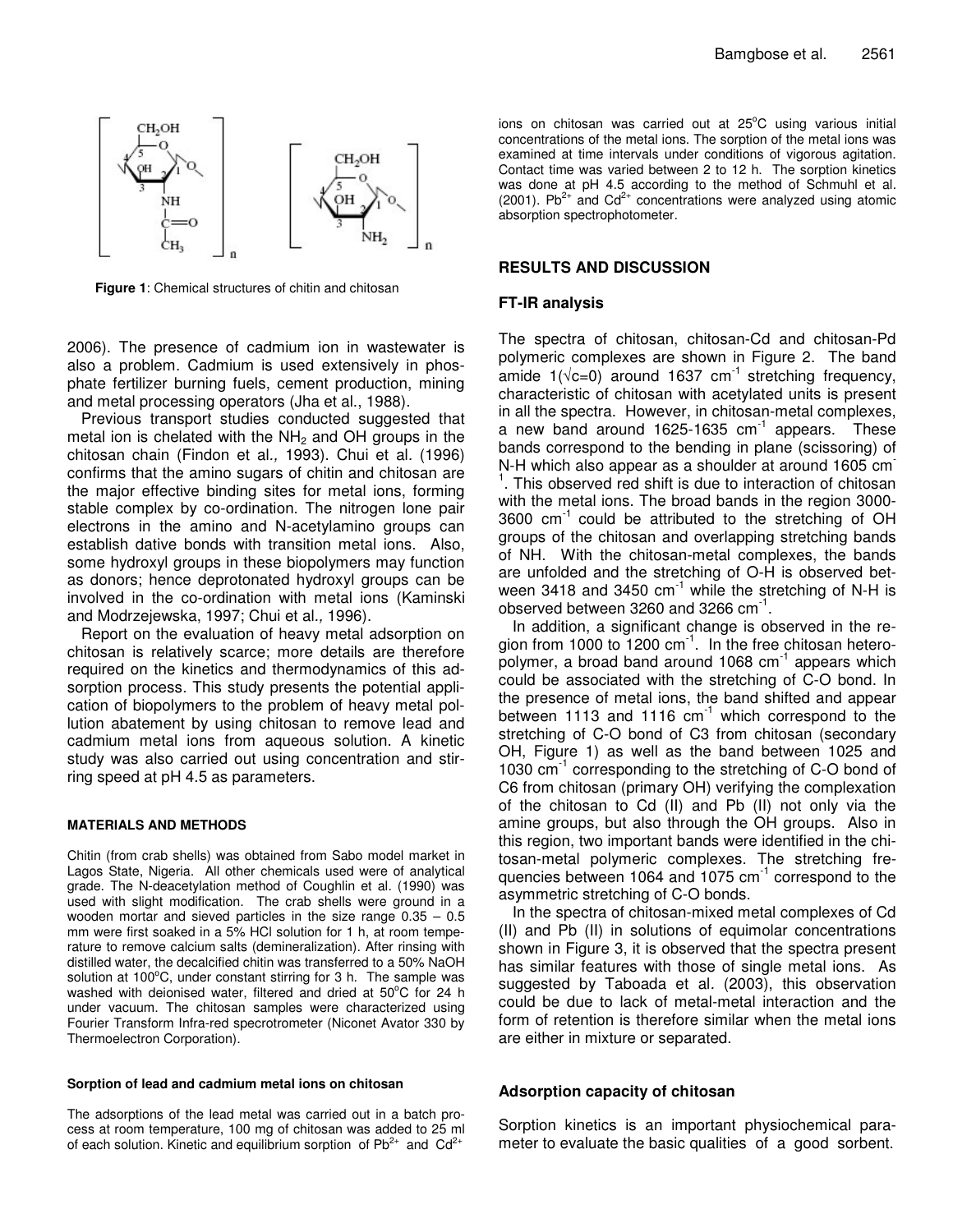

**Figure 2.** FT-IR Spectra of a: Chitosan, b: Chitosan-Cd complex and c: Chitosan-Pb complex.



**Figure 3.** FT-IR Spectra of Chitosan-mixed metal complexes Cd and Pd in solutions of equimolar concentrations (a: 0, b: 100, c: 250, d: 400, e: 500 and f: 1000 mg/L).

Removal of  $Pb^{2+}$  and  $Cd^{2+}$  by chitosan as a function of time at various initial metal concentrations indicate that as the concentration is increased so does the time taken before equilibrium is attained. At lower concentrations less metal ion (Cd<sup>2+</sup> or Pb<sup>2+</sup>) adsorbs onto the chitosan than at higher concentrations (Figures 4 and 5). At initial concentrations of 100, 250, 400, 500 and 1000 mg/L, the amount of Pb<sup>2+</sup> sorbed was 73, 144, 149, and 211 mg/L, respectively. For the Cd<sup>2+</sup>, it was 45, 78, 52, 165 and 263 mg/L at the same initial concentrations, respectively. The variation of the amount of  $Pb^{2+}$  and Cd<sup>2+</sup> ions removed from initial metal concentration by Chitosan is shown in Table 1.

These results clearly indicate that chitosan can remove  $Pb^{2+}$  and  $Cd^{2+}$  ions from aqueous solution. The amount of

Pb (II) ion adsorbed on the chitosan is higher than that of Cd (II) ion. This trend is explained on the basis of their ionic radii (Cd = 0.92A $^{\circ}$  and Pb 1.21A $^{\circ}$ ) and the hydration energy of Pb (II) ion which is lower than that of Cd (II) ion. Reports have shown that adsorption may be related directly to loss of outer hydration sphere that precedes hydrolysis of metal ions (Ikhuoria and Omonmhenle, 2006). Hence, Pb (II) ion will have better access to the chitosan surface than Cd (II) ion.

## **Sorption efficiency**

The distribution coefficient of an adsorbent is defined as the ratio of the metal ion adsorbed to the amount in the li-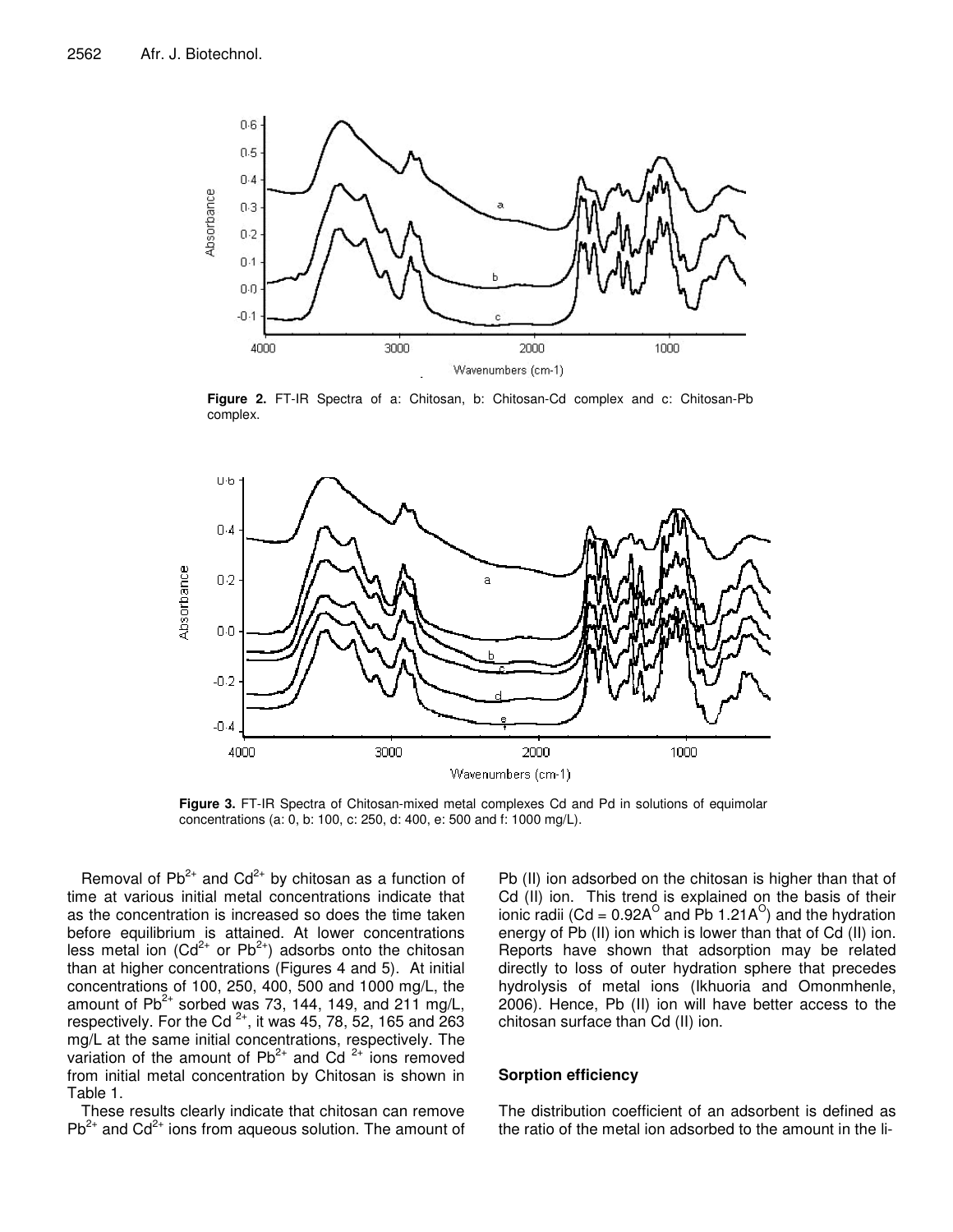

**Figure 4.** Adsorption kinetics of lead ions on chitosan at different initial concentrations  $[P\bar{b}^{2+}]$  = 100,250, 400, 500, 1000 (mg/l), pH 4.5, stirring speed = 180 rpm.



Figure 5. Adsorption kinetics of cadmium ions on chitosan at different initial concentrations [Cd<sup>2+</sup>] = 100,250, 400, 500, 1000 (mg/l), ph 4.5, stirring speed= 180 rpm.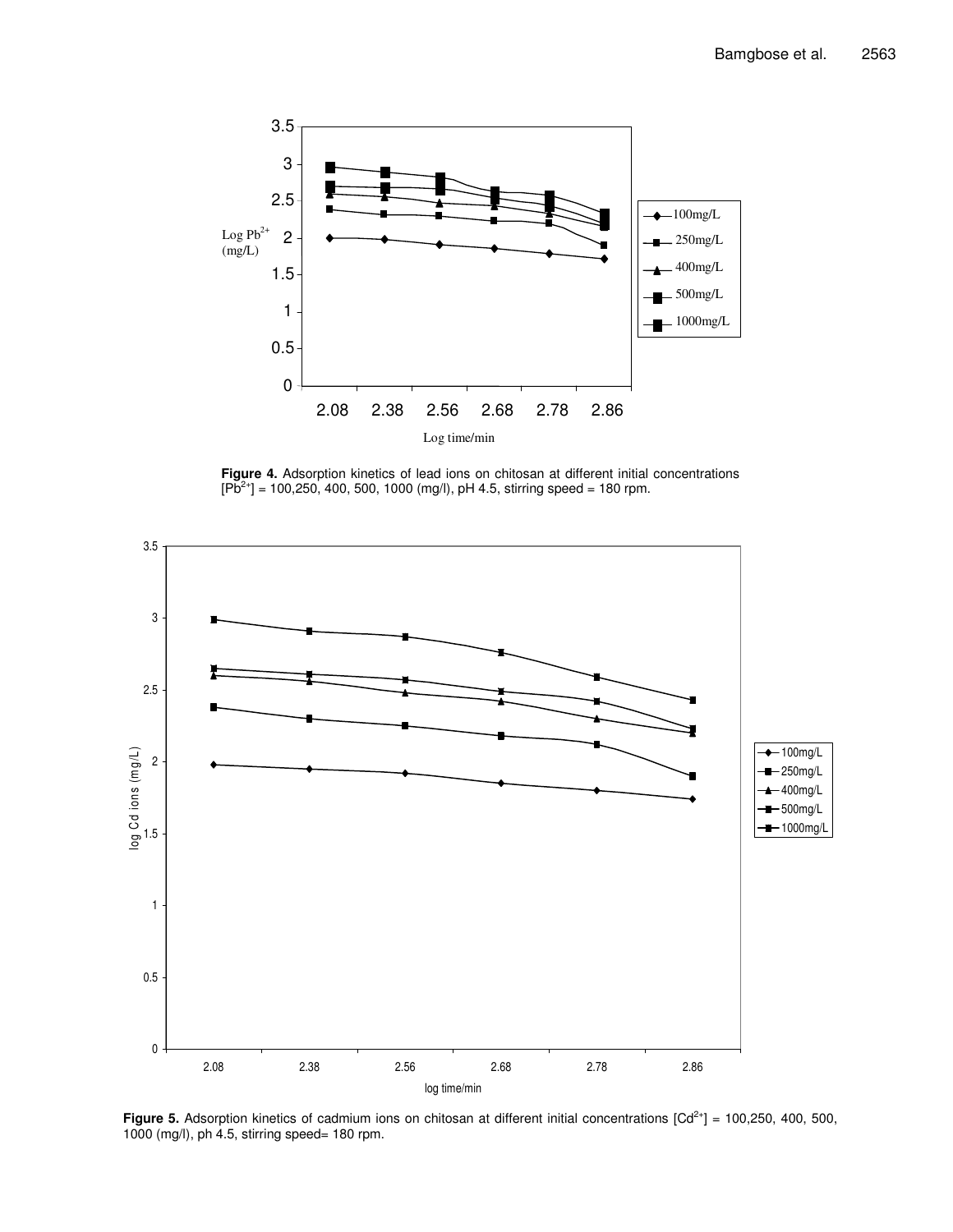**Table 1.** Equilibrium sorption of metal ions on Chitosan at 25°C, pH 4.

| Initial metal ion<br>conc. $(mg/L)$ | Amount of metal ion adsorbed<br>(mg/L) |             |
|-------------------------------------|----------------------------------------|-------------|
|                                     | Pb (II) ion                            | Cd (II) ion |
| 100                                 | 65                                     | 51          |
| 250                                 | 132                                    | 103         |
| 400                                 | 218                                    | 198         |
| 500                                 | 265                                    | 249         |
| 1000                                | 55.7                                   | 499         |

**Table 2.** Distribution Coefficient  $(K_d)$  of metal ions at 25 °C.

| <b>Metal</b><br>ions | <b>Equilibrium concentration</b><br>of metal ions (mg/L) | <b>Distribution</b><br>coefficient $(K_d)$ |
|----------------------|----------------------------------------------------------|--------------------------------------------|
| $Ph^{2+}$            | $35 - 443$                                               | $1.857 - 1.257$                            |
| $Cd2+$               | $49 - 501$                                               | $1.041 - 1.0004$                           |



Figure 6. Ffreundlich plot of adsorption of Pb<sup>2+</sup> onto chitosan.

quid phase. Values of the distribution coefficient lower than 1.0 shows low sorption efficiency. In this study, the values of the distribution coefficient of the distribution coefficient of the metal ion between the chitosan and the aqueous phase are dependent on the initial metal ion concentrations and are higher than 1.0 as presented in Table 2. The estimated values of the distribution coefficient  $(K_d)$  in Table 2 indicates high efficiency of the chitosan for the treatment of waste water containing  $Pb^{2+}$  and  $Cd<sup>2+</sup>$  ions with chitosan.



log Ceq (mg/L)

Figure 7. Freundlich plot of adsorption of Cd<sup>2+</sup> onto chitosan.

# **Sorption isotherm**

The results of the Pb (II) and Cd (II) metal ions concentration dependence study were subjected to analyses by means of both Langmuir and Freundlich adsorption isotherms. It became clear that the Freundlich equation fitted the data better than the Langmuir equation by describing the data over the entire concentration range. The Freundlich equation plot of log *Cads* vs. log *Ceq* which is valid for heterogenous layer sorption on a surface containing multiple numbers of sites, predicting a heterogeneous distribution of sorption energies, yielded a straighter line as shown in Figures 6 and 7  $(R^2 = 0.991)$ and 0.988, respectively). The linearity of the plot supports the applicability of the Freundlich adsorption isotherm in this study.

In this study the following linearised form of the Freundlich equation was used.

log *Cads* = log *P* + 1/n log *Ceq*

where Cads  $=$  amount of Pb (II) and Cd (II) adsorbed  $(mg \cdot g^{-1})$ , Ceq = equilibrium concentration in solution  $(mg\cdot dm^{-3})$ ,  $1/n =$  Freundlich constant  $(mg\cdot g^{-1})$  and  $P =$ Freundlich constant  $(\text{g-dm}^{-3})$ 

From Figures 6 and 7, it is evident that the values of 1/*n* and *P*, which are measurements of the adsorption